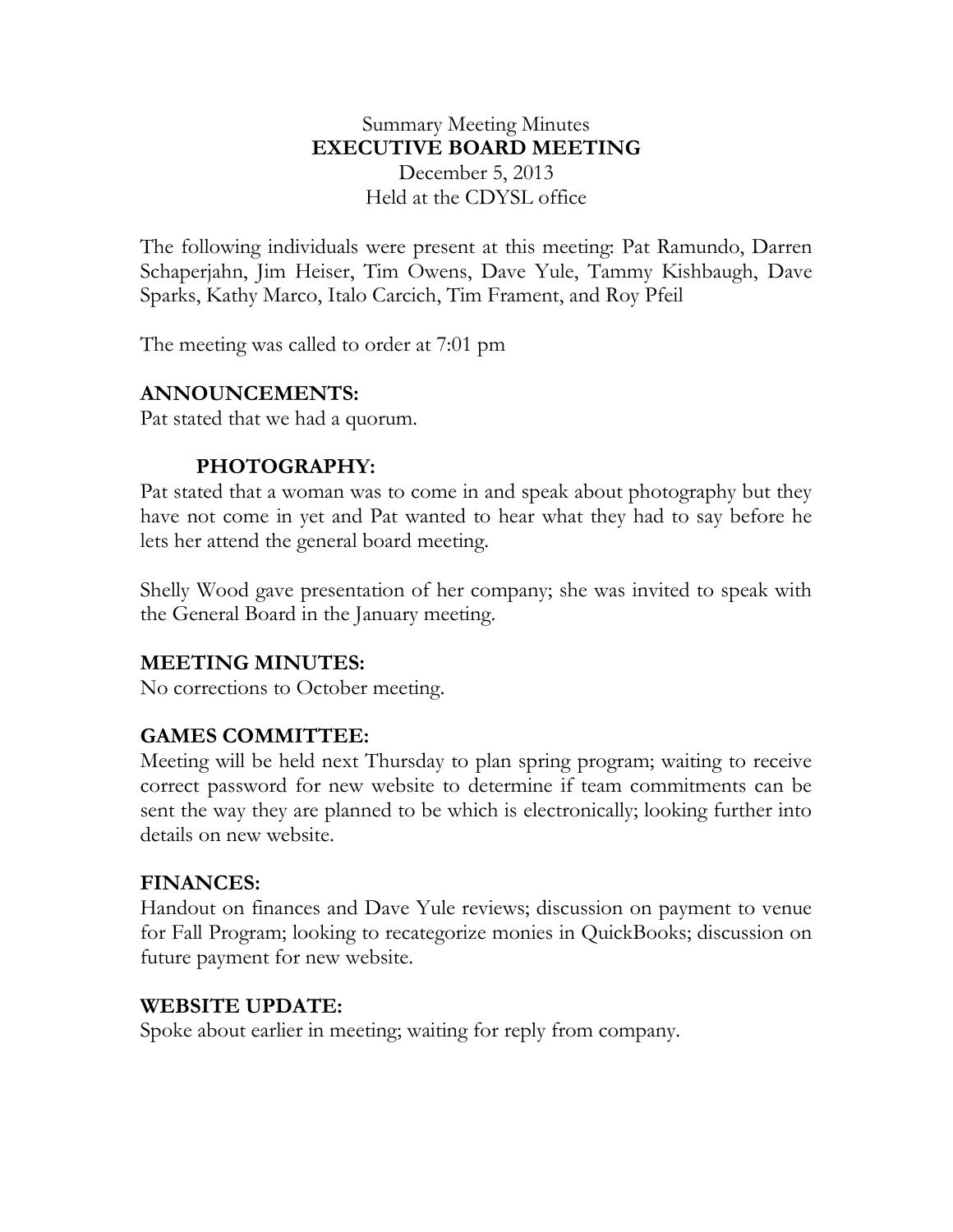### **REGISTRATION:**

Work coming in slowly; a lot of new registrar's this season; review of registration numbers from previous years.

### **NEW CLUB: (MEMBERSHIP): Monument/Voltage/Hoosick Falls: Bad Standings: ADK, RG, EP, HF, MT**

Discussions on who owed what and status of clubs; further discussion on possible "what if" scenarios.

## **WORKSHOP:**

## **BEGINNING THOUGHTS:**

Discussions on possible dates to hold event; Italo will call and find the best fit for what we need; discussions on what to offer; Roy and others will be asked for their suggestions on clinics; discussions on some changes to have the event run smoother; discussions on concussion management and possible ideas for future and will be brought up to some committee chairs to discuss.

### **MISCELLANEOUS:**

With weather changes, possibility to offer a few weeks for older players in the future fall program; discussions on some changes that can be made; looking to have all programs show a detailed profit and loss spreadsheet to make decisions on possible changes and to know exactly what is being done.

Discussions on Exceptional Seniors and possible changes in the future.

### **OLD BUSINESS:**

Discussions on the need for a new server for the office; discussions on the copier machine and the costs; Italo will bring back items board has asked for to make a decision on what can be replaced and when.

Discussions on the Patrick Morrison Foundation and possibility of working with News 13 on this event for their advantage and ours; Italo is asked to contact them and invite them to January board meeting.

Discussions on new State Cup format; discussions on the D license and how it is being instructed.

Discussions on meeting with clubs; discussions on ENYYSA and referee fees for Long Island as well as other referee issues; Pat explained missing past ENY meetings, it is cheaper for CDYSL to just pay the fines.